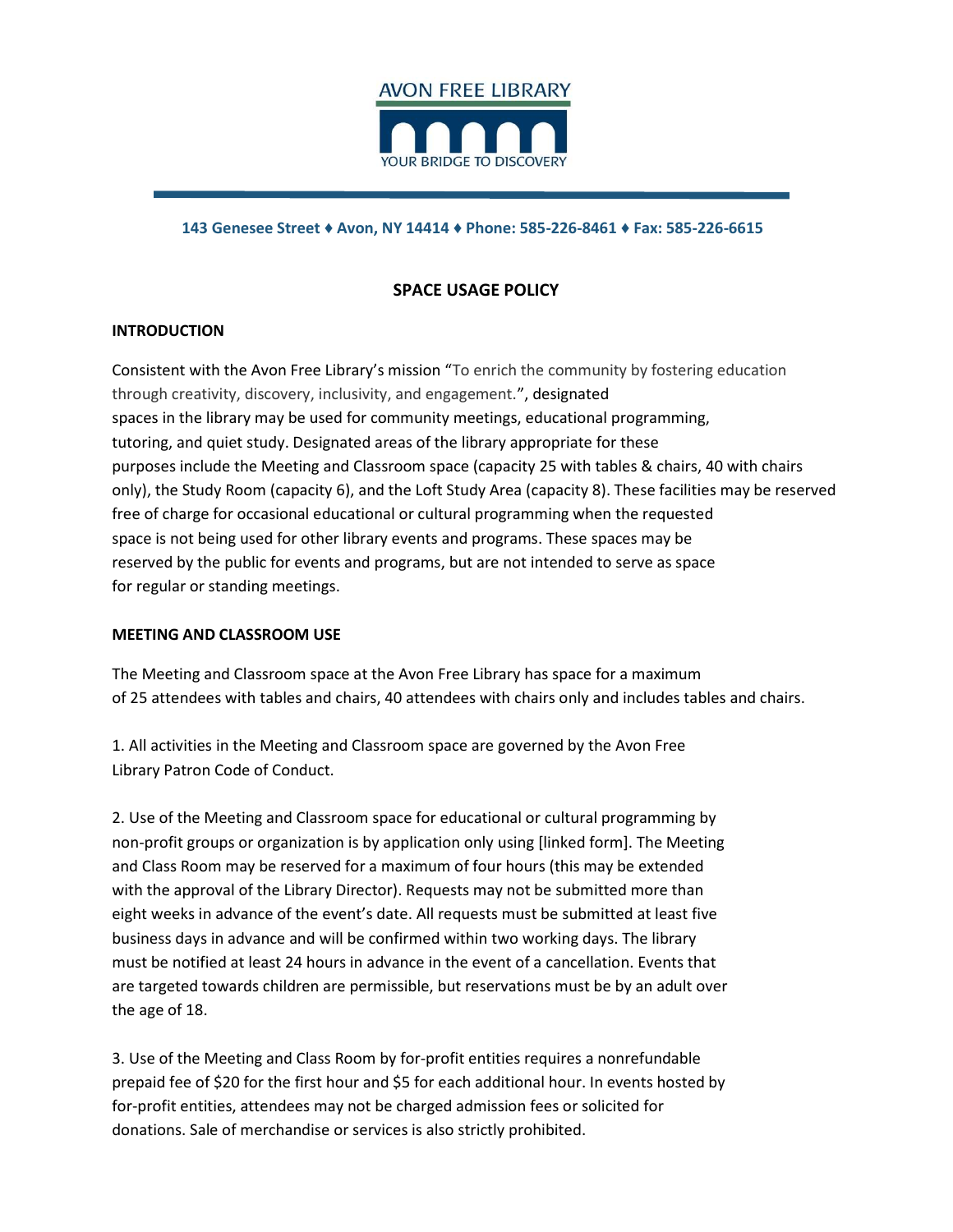4. The Meeting and Classroom space may not be used for religious services, sales promotions, private social functions (such as birthday parties, showers, dances, etc.), or for the benefit of private individuals or commercial concerns engaged in marketing goods or services. Political meetings are acceptable for the discussion of issues but not for campaign purposes, party caucuses, or meetings closed to the public.

5. The Library's Board of Trustees upon recommendation of the Library Director may deny a request for use of the Meeting and Classroom space in cases in which the requester has previously violated the library's Space Policy, in which the planned event has a potential to create a disturbance to other patrons, or in which there are concerns about safety and well-being of library patrons and employees. Denied requests for use of the Meeting and Classroom space may be appealed to the Board of Trustees.

6. The Avon Free Library will not sponsor or advertise for third party users of the Meeting and Classroom space. Except as a designation of location, the name of the Avon Free Library may not be used in any publicity related to the use of the meeting space.

7. Meeting space is available for use only during the Library's normal hours of operation. Programs should be planned so that the meeting space will be vacated at least 15 minutes before closing time. Library staff must have free access to the Meeting and Classroom space at all times.

8. With the approval of the Library Director, food and nonalcoholic beverages may be served by groups using the Meeting and Classroom space but may not be cooked or otherwise prepared in the space.

9. No money may be exchanged for games of chance.

10. Library staff will not move or rearrange furniture or otherwise assist with meeting set up. Meeting space should be left in a clean and unlittered condition. Tables and chairs and other furnishings should be returned to the positions in which they were found. If staff needs to clean up after an event, the person responsible for the reservation will be charged a clean-up fee of at least \$25. Damage or loss to the meeting space is the responsibility of the applicant.

11. The Library does not provide storage space and assumes no responsibility for equipment or personal articles belonging to applicants or their guests.

12. Meetings must be conducted in such a way as not to disturb library patrons or operations. The Library Director or other responsible staff members may terminate an event due to disruptive conduct.

13. Applicants may use the large television screen/monitor in the Meeting and Classroom space. Staff may orient applicants on the use of this equipment, but will not operate equipment during the event.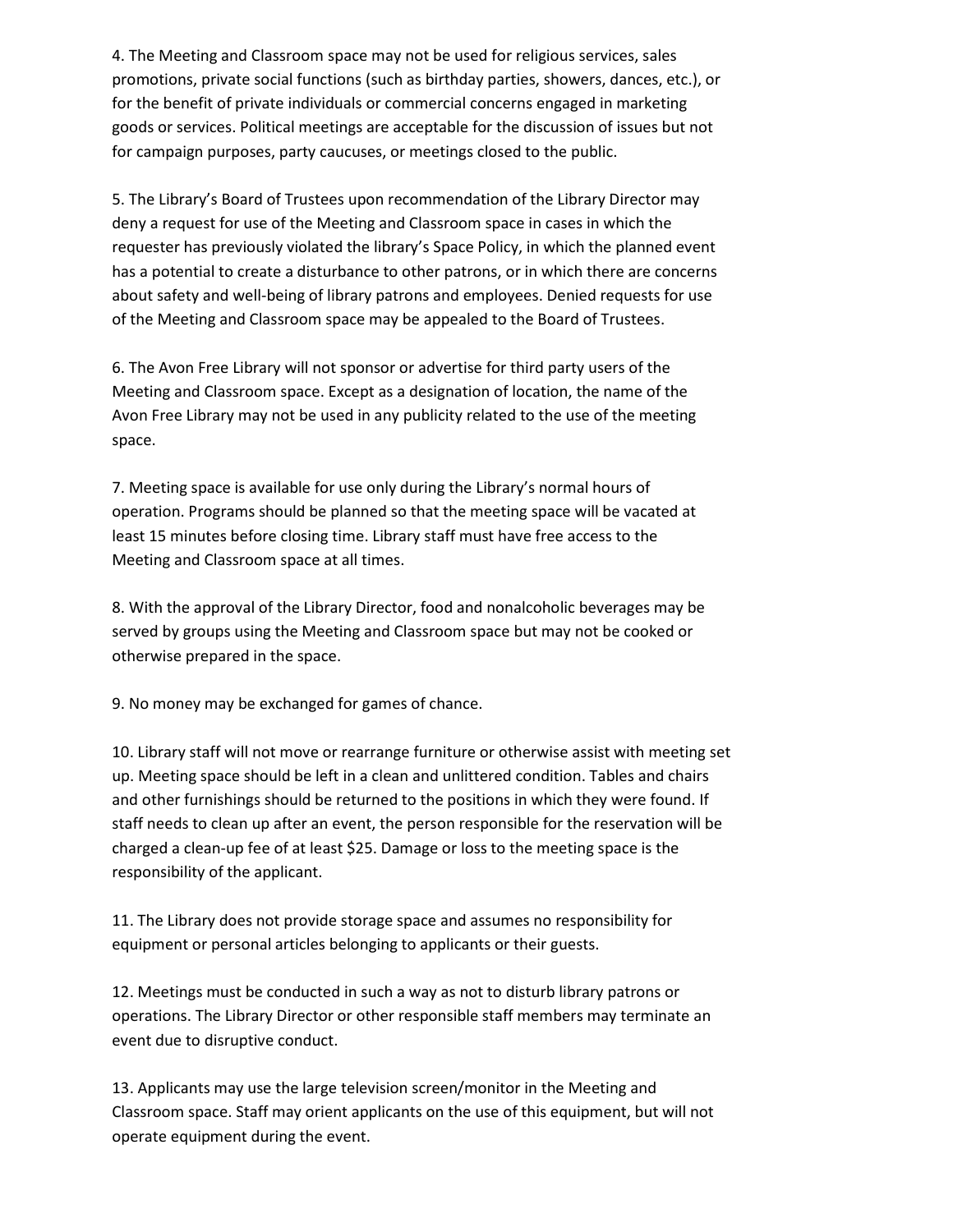14. The applicant accepts liability for either damage to Library facilities or loss of Library property.

15. The applicant assumes responsibility for participant accommodations (e.g. assistive listening devices, etc.) and specific articles of compliance as required by the Americans with Disabilities Act.

16. Whenever the library facilities are used, there is the possibility that persons may be injured and may bring legal action against the library and sponsoring organization for personal injury. The library carries a public liability insurance policy to protect the library against such action. Since it is possible that the sponsoring organization may also be sued for such liability, the organization should protect itself by obtaining a temporary insurance policy to protect itself.

## STUDY ROOM AND LOFT STUDY AREA

The Study Room is located in the lower level, has space for a maximum of 6 users, and includes table and chairs. The Loft Study Area is located on the main floor, has space for a maximum of 8 users and includes a conference table and seating for 8. These spaces may be used for quiet individual or group study, tutoring, and other meetings.

1. All activities in the Quiet Study Room and Loft Study Area are governed by the Avon Free Library Patron Code of Conduct.

2. Use of the Study Room and Loft Study Area are coordinated through the circulation desk. Users must sign in at the start of their session and sign out when they are finished.

3. Reservations for use of the Study Room or Loft Study Area may be made in person or by phone on a first come, first served basis. In cases where reservations are made in advance, users are expected to occupy the space no more than 10 minutes after the stated start time. If the reserved user does not occupy the space, the reservation will be canceled and the space may be assigned to another user. Reservations may be made up to a month in advance, but user should be aware that to ensure access for the entire community, these spaces are not intended for standing meetings.

4. Groups and individuals may reserve the Study Room or Loft Study Area for up to for two hours at the circulation desk. Use of the rooms may be extended for up to an additional two hours if no other group or individual has signed up. Extended use of the